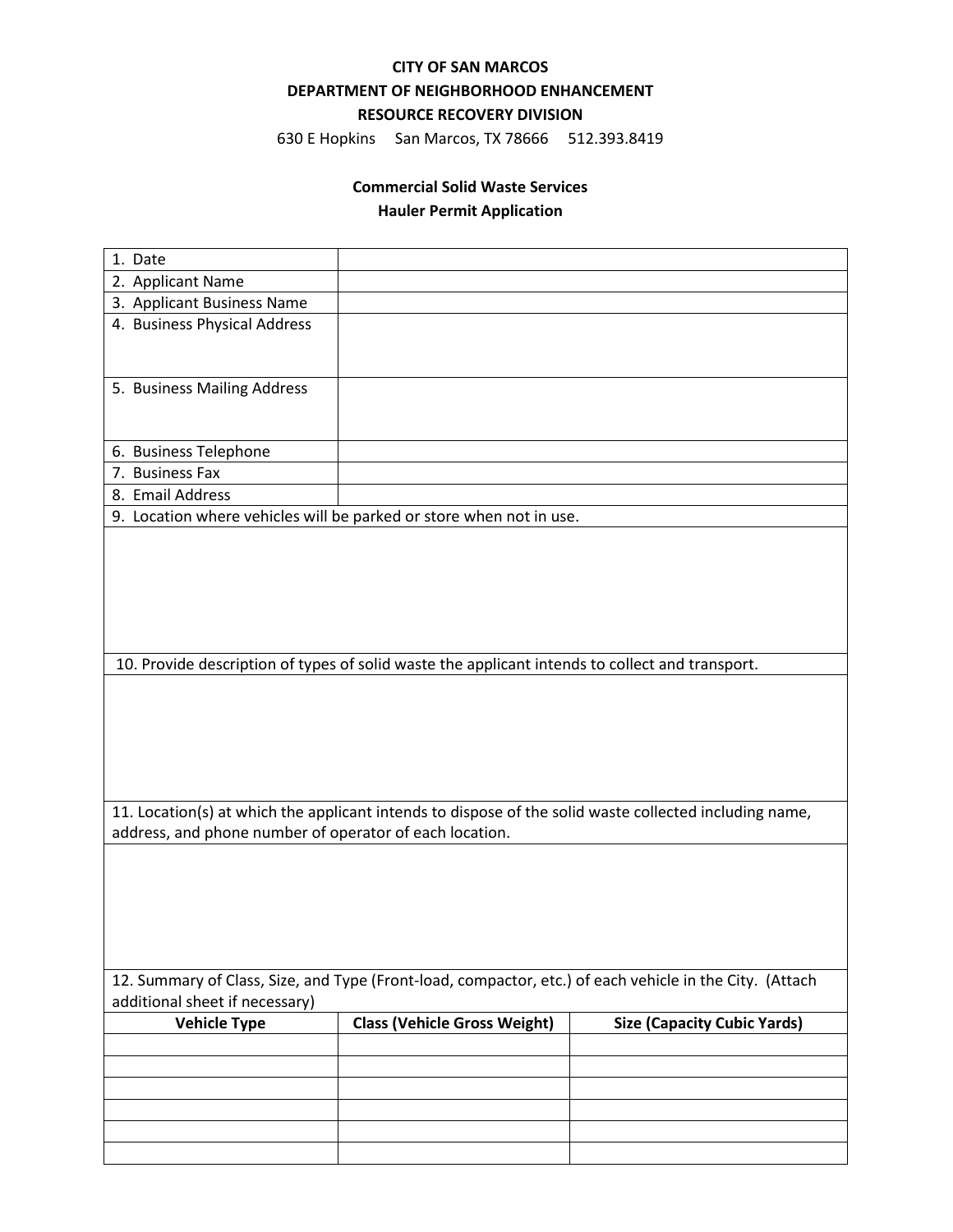| be attached to the application.                                                                        | 13. A copy of insurance certificate verifying the applicant has met the required liability insurance must         |
|--------------------------------------------------------------------------------------------------------|-------------------------------------------------------------------------------------------------------------------|
|                                                                                                        | 14. A copy of the applicant's sales tax permit issued by the State Comptroller of Public Accounts must be         |
| attached to this application.                                                                          |                                                                                                                   |
|                                                                                                        | 15. Please return this application, together with the required permit fee, by mail or hand-delivery to the        |
| Resource Recovery Division, 630 E Hopkins, San Marcos, TX 78666.                                       |                                                                                                                   |
|                                                                                                        |                                                                                                                   |
| $I_{\prime}$                                                                                           | (owner) do hereby acknowledge and agree that any solid waste                                                      |
|                                                                                                        | collected or transported within the City of San Marcos must and will be disposed of at a facility that is         |
| authorized by the Texas Commission of Environmental Quality to accept the type of solid waste          |                                                                                                                   |
| that <b>the community of the community of the community</b>                                            | (Company Name) has collected or transported under the permit issued                                               |
| under this application and dutifully understand and agree to abide by the provisions of all applicable |                                                                                                                   |
| ordinances, laws and regulations.                                                                      |                                                                                                                   |
|                                                                                                        |                                                                                                                   |
|                                                                                                        |                                                                                                                   |
| Owner or Authorized Representative Signature                                                           | Date                                                                                                              |
|                                                                                                        |                                                                                                                   |
| <b>State of Texas</b>                                                                                  |                                                                                                                   |
| County of <b>Example 2018</b>                                                                          |                                                                                                                   |
|                                                                                                        |                                                                                                                   |
| correct.                                                                                               | waste collection permit, and swear and affirm that the information provided by me in this application is true and |
| Owner or Authorized Representative Signature                                                           | Date                                                                                                              |
| <b>State of Texas</b>                                                                                  |                                                                                                                   |
| County of ____________________                                                                         |                                                                                                                   |
|                                                                                                        |                                                                                                                   |
|                                                                                                        |                                                                                                                   |
|                                                                                                        | me to be the person whose name is subscribed to the foregoing document and, being by me first duly sworn,         |
| declared that the statements therein contained are true and correct.                                   |                                                                                                                   |
|                                                                                                        |                                                                                                                   |
| (Personalized Seal)                                                                                    | Notary Public, State of Texas                                                                                     |
|                                                                                                        |                                                                                                                   |
|                                                                                                        |                                                                                                                   |
|                                                                                                        |                                                                                                                   |
|                                                                                                        |                                                                                                                   |
|                                                                                                        | <b>CITY USE ONLY</b>                                                                                              |
|                                                                                                        | The required Public Liability Insurance Policy is on file in the office of Neighborhood Enhancement-              |
|                                                                                                        | Resource Recovery.                                                                                                |

\_\_\_\_\_\_\_\_\_\_\_\_\_\_\_\_\_\_\_\_\_\_\_\_\_\_\_\_\_\_\_\_\_ \_\_\_\_\_\_\_\_\_\_\_\_\_\_\_\_\_\_\_\_\_\_\_\_\_\_\_\_\_\_\_\_\_\_